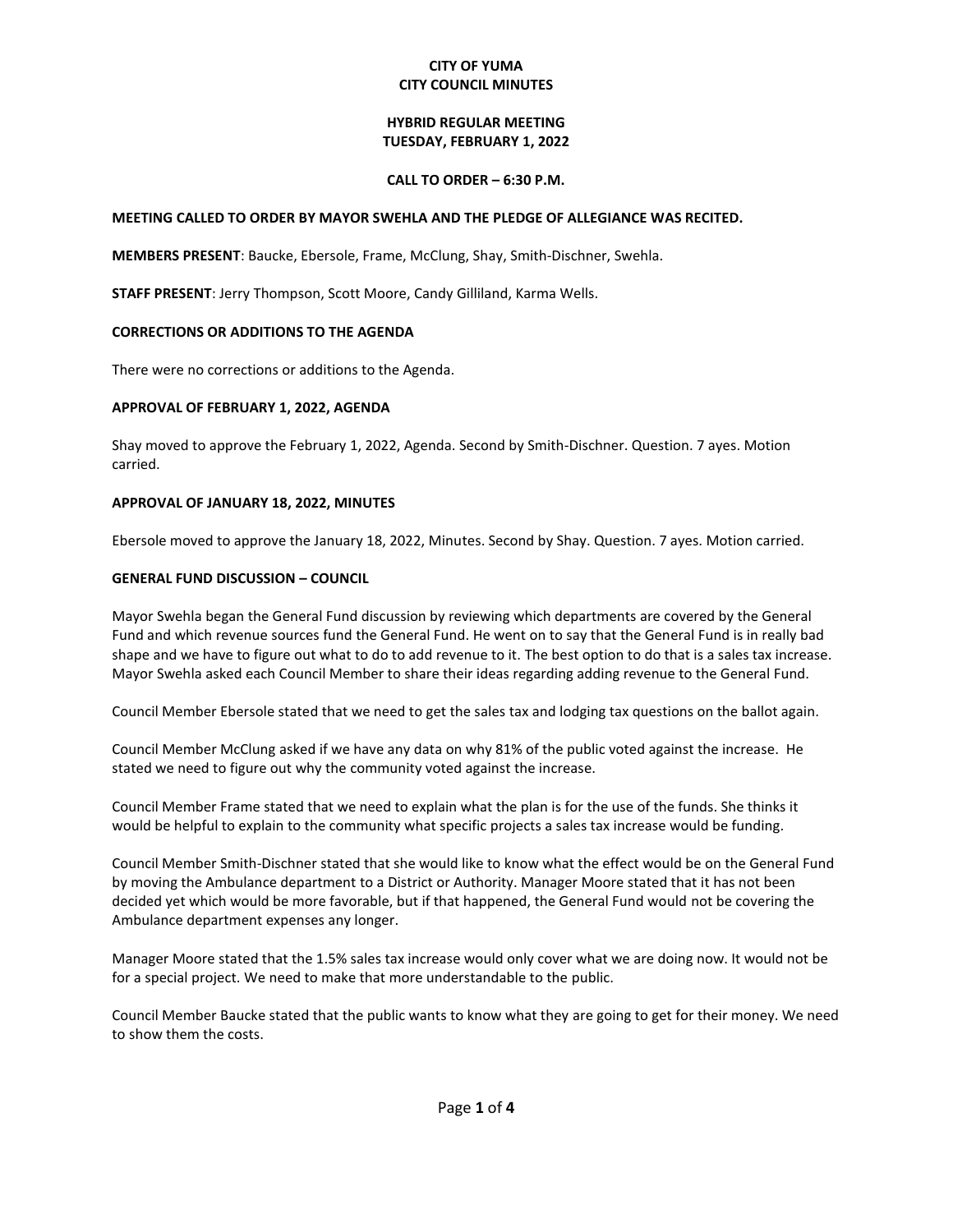Mayor Swehla said that we need to get numbers together from five years ago and show how much we can do now with the money we have.

Discussion was held regarding using the newspaper and social media to get the information out to the public and how to remedy the misinformation that is on social media.

Mayor Swehla stated that we were doing well putting out information to the public last year and then we stopped. We need to continue to provide information. He asked staff if they can put some figures together that can be discussed at the next meeting.

### **CITIZENS RECOGNITION AND INTRODUCTION/PUBLIC COMMENT**

None.

## **ACTION ITEMS**

- A. **LIQUOR LICENSE RENEWAL FOR MAIN EVENT BAR & GRILL LLC – LOCAL LICENSING AUTHORITY, KARMA WELLS.** Clerk/Treasurer Wells stated all the paperwork has been turned in to renew the liquor license for Main Event Bar & Grill, LLC and there are no issues with the Police Department. Ebersole moved to approve the liquor license renewal for Main Event Bar & Grill, LLC. Second by Shay. Question. 7 ayes. Motion carried.
- B. **RESOLUTION #2, SERIES OF 2022 – (CONSTRUCTION CONTRACT WITH MAGUIRE IRON INC) – SCOTT MOORE.** Manager Moore stated that Resolution #2 is for the approval of the contract with Maguire Iron for the refurbishment of the north water tower. Shay moved to approve Resolution #2, Series of 2022. Second by McClung. Question. 7 ayes. Motion carried.
- C. **APPROVAL OF UPDATED PRE-APPROVED BILLS LIST – KARMA WELLS.** Clerk/Treasurer Wells presented Council with an updated list of pre-approved bills. There was only one vendor added to the list to try to avoid any late fees. Smith-Dischner moved to approve the updated list. Second by Ebersole. Question. 7 ayes. Motion carried.
- D. **APPROVAL OF BILLS – KARMA WELLS.** Clerk/Treasurer Wells presented Council with two additional lists of bills; one for 2021 and the other for 2022. Shay moved to approve the bills. Second by Smith-Dischner. Question. 7 ayes. Motion carried.
- E. **PURCHASES IN EXCESS OF \$5,000 – SCOTT MOORE.** Manager Moore stated that he is seeking approval for payment of the invoice from Wagner Rents in the amount of \$19,486.20, for the purchase of the generator that we have currently been leasing. McClung moved to approve the invoice. Second by Shay. Question. 7 ayes. Motion carried.

Clerk/Treasurer Wells stated that she is seeking approval for the purchase of a second credit card terminal. The cost of the terminal is only \$250, but Wells wanted approval from Council for the purchase because PSN will deduct that cost automatically from our bank account. There will be no check for the purchase. Ebersole moved to approve the purchase of the credit card terminal. Second by Smith-Dischner. Question. 7 ayes. Motion carried.

### **ADDITIONAL BUSINESS**

None.

**REPORTS**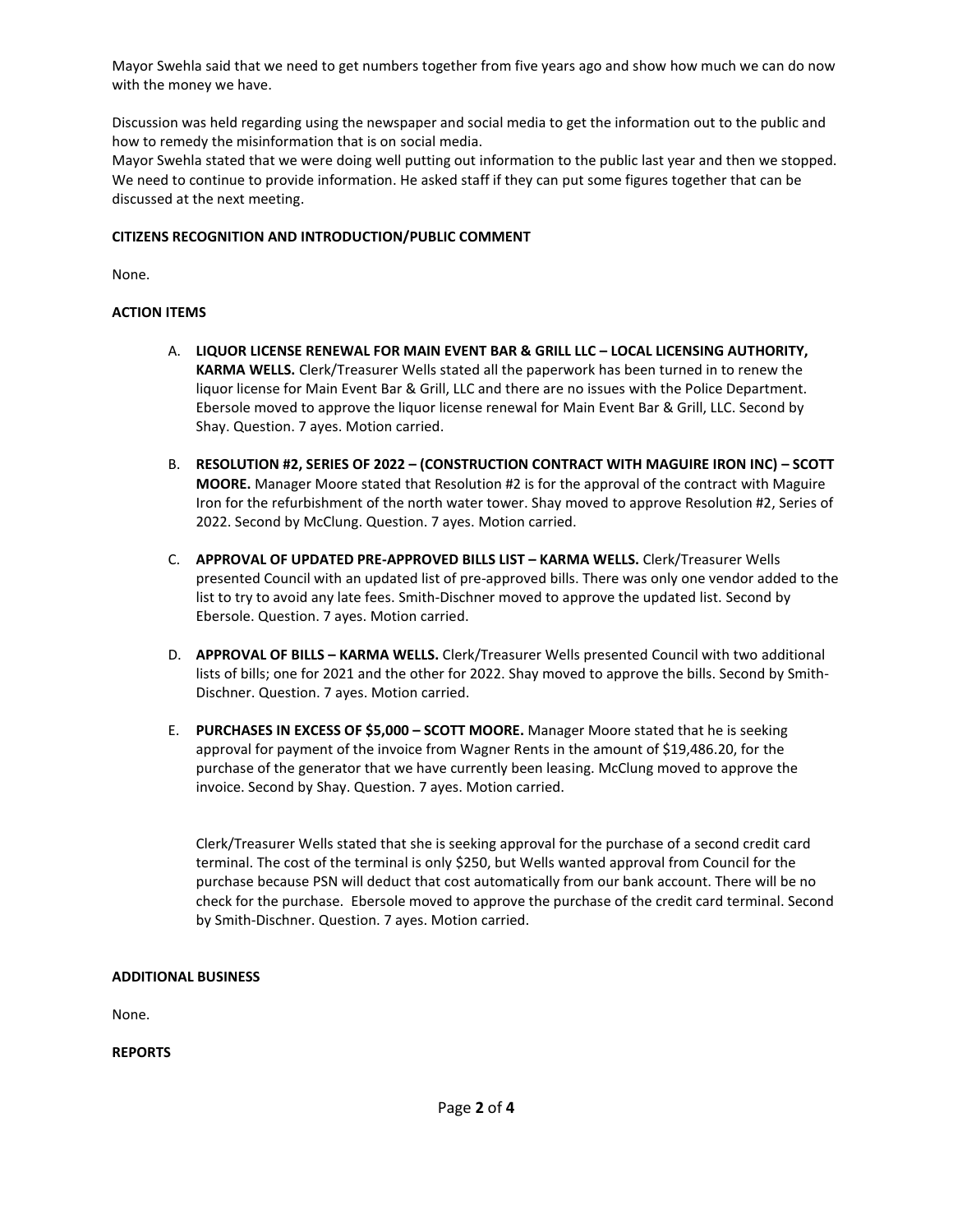### **CITY MANAGER, SCOTT MOORE**

Manager Moore stated that they are sending out bid requests for the replacement of our skid steer. It is a budgeted item in the amount of \$100,000. The bid request will be in the newspaper and is also being sent to four dealers who we have dealt with in the past. The bids are due by February 10, 2022, so they will be presented at the next Council meeting.

Manager Moore presented Council with snow removal routes. Some changes had to be made due to budget cuts. The changes affect at what point snow is plowed and hauled away based on how much snow we get. The emergency routes will remain the same as they have been.

Manager Moore stated that we have been looking at the websites of other municipalities and many of them have the photo and biography of each of their Council Members. We would like to do the same with our website and Manager Moore asked each Council Member to complete their biography for the next Council meeting.

Manager Moore stated he provided Council with a copy of the Emergency Medical & Trauma Services System Consultation from February 2018. Staff will contact CDPHE to see if this document can be updated.

Manager Moore stated that he emailed Council the Land Use Permit dates for Yuma County Planning & Zoning and County Commissioner meeting. This is in regards to the Anaerobic Digester that is going in at the Yuma Dairy, which is within one mile of land that we own. Council is invited to attend the meeting.

### **CITY CLERK/TREASURER, KARMA WELLS**

None.

## **CHIEF OF POLICE, JERRY THOMPSON**

None.

# **CITY COUNCIL REPORTS**

Frame

• Council Member Frame reported on various legislation in both the Senate and the House that CML are backing or opposing.

### McClung

- Council Member McClung attended the Landfill Board meeting. There is continued improvement and progress being made. Byron continues to find cost saving measures. They are also developing a policy that addresses the problem of "dumpster diving" at the Landfill. A bid from Quality Heating and Cooling was accepted to install a new gas-powered tube heater.
- The recycle program is gearing up. The recycling containers should arrive in March, with the program going live in April.
- There isn't a lot going on at the Water Authority. We only have 3,000 of 25,000 acres that need to be retired.

Baucke

• Council Member Baucke stated that he has seen on the news that Fire Departments are having to rescue dogs from ponds. He said that he feels it was good to let the lake freeze. Manager Moore added that a small boat is going to be purchased to use for those types of situations.